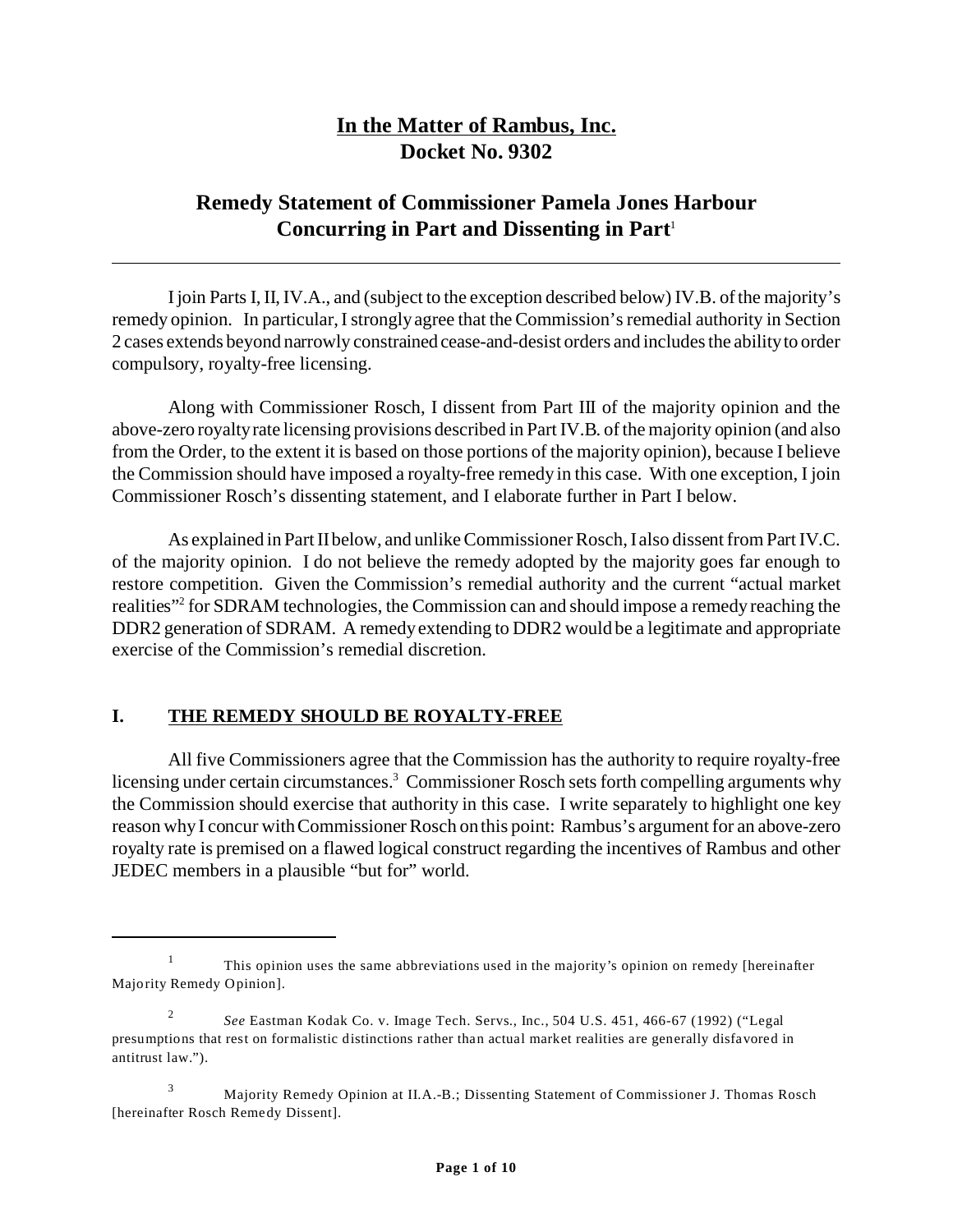Rambus would have us believe that – if faced with a choice between collecting RAND royalties or no royalties at all – Rambus would have offered JEDEC a RAND commitment, in order to entice JEDEC to adopt Rambus technologies as part of the SDRAM standards.<sup>4</sup> Based on the record before us, I cannot agree.

As noted by Commissioner Rosch in his dissenting statement,<sup>5</sup> RDRAM was Rambus's flagship technology. In its unanimous liability opinion, the Commission found that Rambus's goal was the adoption of its proprietary RDRAM technology as the *de facto* industry standard.<sup>6</sup> The Commission also found that a primary objective of the JEDEC standard-setting process was to establish a royalty-free alternative to RDRAM. The industry resisted RDRAM precisely because of the high royalties Rambus was expected to charge,<sup>7</sup> in keeping with the company's business model of earning its revenue through patent licensing.<sup>8</sup>

If Rambus had decided to offer a RAND commitment to JEDEC, presumably Rambus would have offered something less than the full package of technology comprising RDRAM, because Rambus would have wanted to continue to push for industry adoption of RDRAM. Rambus also would have known that its RAND rates for this package of technology must be proportional to the anticipated cost of alternative technologies under consideration by JEDEC, or else the RAND commitment would not be an attractive proposition to manufacturers of DRAM components. The RAND rates for this technology package, however, would have represented a significant discount off of the RDRAM rates Rambus was expected to charge. As a result, manufacturers would have been able to forgo the pricier RDRAM standard, yet still license some portion of Rambus's DRAM technology – at the discounted RAND rates – for incorporation into rival JEDEC-compliant devices. But this outcome would have been fundamentally inconsistent with the Rambus business model, because it would have reduced even further the industry's incentives to adopt RDRAM as a *de facto* standard. Therefore, it is difficult to conclude on this record that Rambus would have offered RAND terms in a plausible "but for"world.

Even if we were to suppose, nevertheless, that Rambus would have offered a RAND commitment, the inquiry cannot end there. We must ask, as well, how the JEDEC members would have responded. Again, based on the record before us, it is implausible to conclude that the JEDEC

7 *See, e.g.*, CX 961 at 1 (quoting a September 1997 Intel e-mail to Rambus Chief Executive Officer, expressing concern that "absolute cost is the critical factor" at least for the low end of the market and warning that, upon analyzing the royalty obligations attached to RDRAM, the industry would develop alternatives).

8 *See* Rambus Liability Opinion at 7 ("Rambus develops, secures patents on, and licenses technologies to companies that manufacture semiconductor memory devices. Rambus is not a manufacturing company; rather, Rambus earns its revenue through the licensing of its patents.") (citations omitted); CX 2106 (Farmwald FTC Dep.) at 220 (*in camera*) ("[r]oyalties are the lifeblood of Rambus"); *see also* Rosch Remedy Dissent, notes 29-30 and accompanying text.

<sup>4</sup> RBR at 3, 10-12 & n.9; RRBR at 10-11.

<sup>5</sup> Rosch Remedy Dissent at 8.

<sup>6</sup> Rambus Liability Opinion at 8.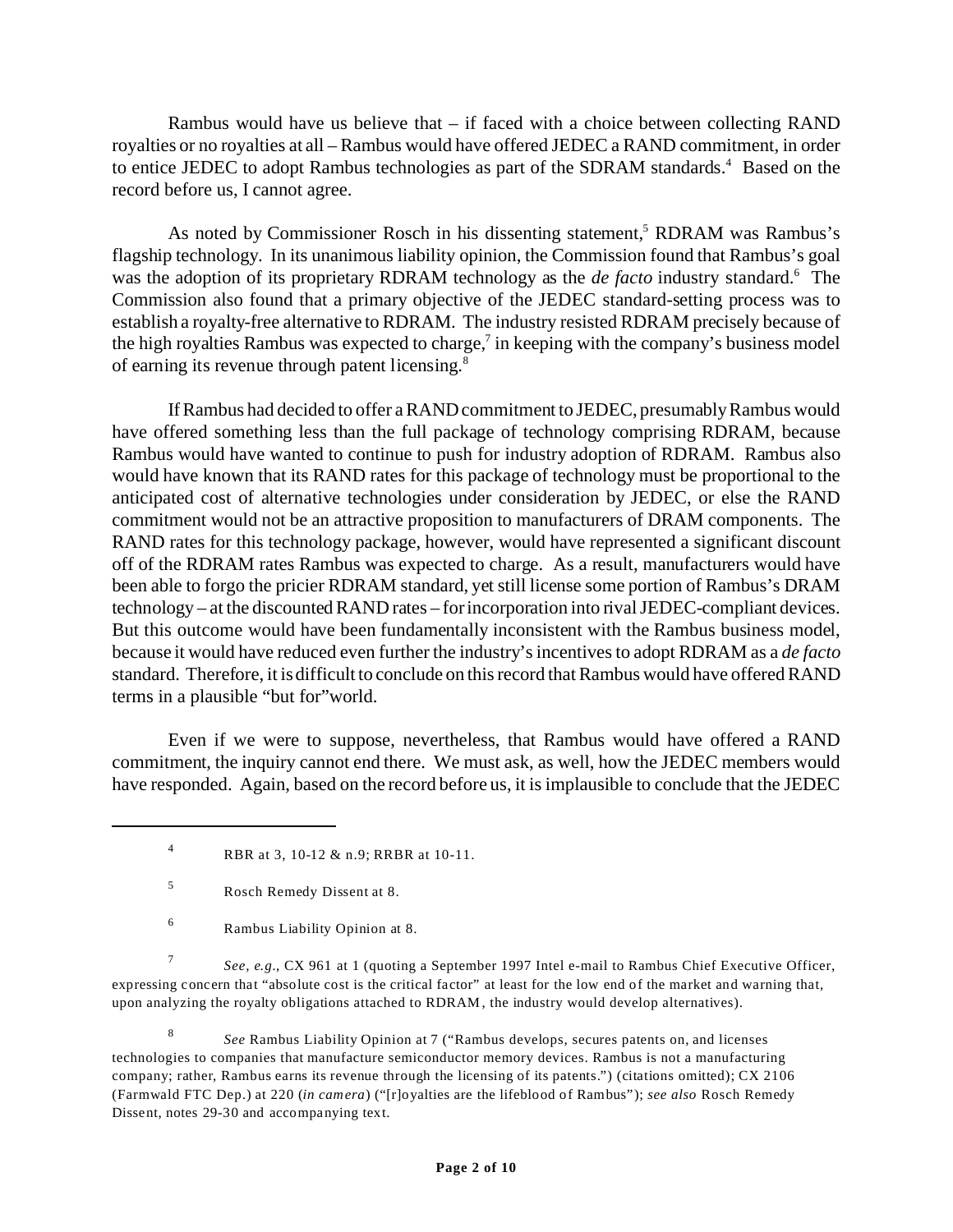members would have accepted Rambus's RAND offer and incorporated Rambus technology into the JEDEC standards. The record demonstrates that JEDEC members not only were wary of adopting patented technology generally, but also went out of their way to avoid Rambus's patented technology specifically.<sup>9</sup>

Moreover, as the Commission's unanimous liability opinion explains in detail, the Commission assumes a "but for" world where lock-in had not yet occurred and where viable, costeffective alternative technologies were available to  $JEDEC^{10}$  – all the more reason why the JEDEC members likely would have rejected a RAND offer by Rambus in a plausible "but for" world.<sup>11</sup>

#### **II. THE REMEDY SHOULD EXTEND TO DDR2**

All of the other Commissioners have chosen to limit the scope of the remedy to the SDRAM and DDR SDRAM standards. The Commission's unanimous liability opinion found lock-in only with respect to the two earlier standards; therefore, my colleagues conclude, the remedy should go no further. I disagree.

<sup>10</sup> *See, e.g.*, Rambus Liability Opinion at 76 ("Alternative technologies were available when JEDEC chose the Rambus technologies, and could have been substituted for the Rambus technologies had Rambus disclosed its patent position."), 82 ("We find that the evidence does not establish that Rambus's technologies were superior to all alternatives on a cost/performance basis."), 97-98 ("No matter what the specific outcome might have been [if Rambus had disclosed its patent position], the consequences of incorporating Rambus's patented technologies into the standards would have been identified and weighed *before* the standards were adopted, *when Rambus's technologies were competing with the alternatives*. That 'but for world' would have been more competitive than the current DRAM marketplace, in which Rambus has monopoly power and can charge whatever royalties it chooses.") (emphasis in original).

<sup>11</sup> *See* Rambus Liability Opinion at 63-65 (various industry participants believed that the JEDEC standards under consideration would be Rambus-free and royalty-free). Their beliefs were consistent with Rambus's behavior, in light of the Commission's findings regarding Rambus's course of exclusionary conduct. The Commission found that Rambus's business strategy included amending its patent applications to cover JEDECcompliant products, based on information gleaned during Rambus's participation in JEDEC while the standards were under development. *Id.* at 4 ("through its participation in JEDEC, Rambus gained information about the pending standard, and then amended its patent applications to ensure that subsequently-issued patents would cover the ultimate standard"), 40-48 (detailing the chronology of Rambus's conduct, including relevant amendments), 67 (holding that Rambus's amendment program was deceptive); *see also* CX 837 at 2 (internal email advising Rambus management that the company should "redouble [its] efforts to get the necessary amendments completed, the new claims added and make damn sure this ship is watertight before we get too far out to sea."). It is entirely possible that the JEDEC standards *were* Rambus-free at some point, before Rambus repeatedly amended its patent applications to cover them.

<sup>9</sup> *See, e.g.*, Rambus Liability Opinion at 74 & n.403 ("Indeed, the one time that JEDEC members had advance knowledge that a Rambus patent was likely to cover a standard under consideration, the members took deliberate steps to avoid standardizing the Rambus technology."); Rosch Remedy Dissent at II.C.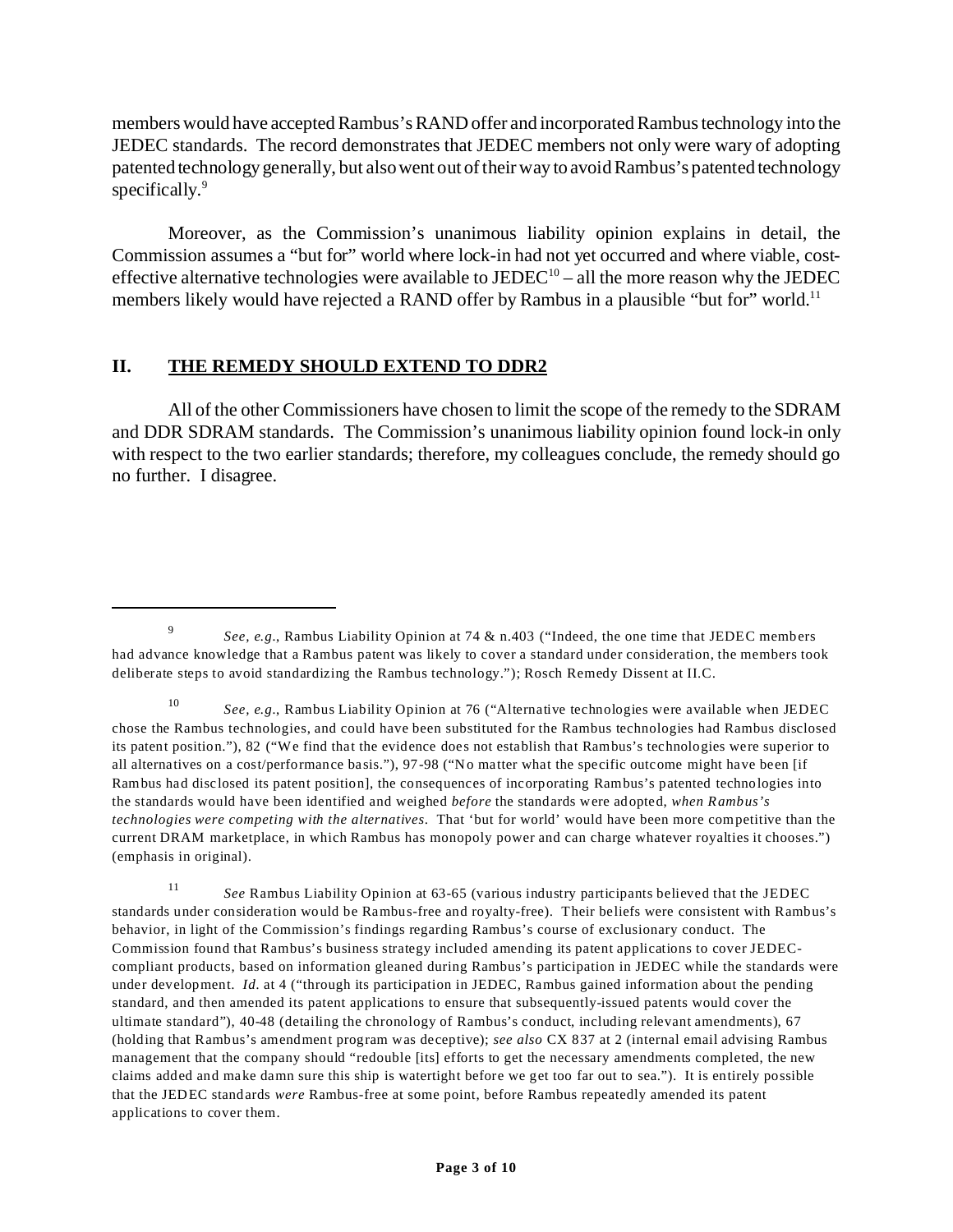When the Commission fashions a remedy, it should strive to restore, as completely as possible, the competitive environment that would have existed in the "but for" world.<sup>12</sup> In this case, the Commission can and should impose a remedy that would apply to technologies included in all JEDEC standards that were developed, *or in development*, at the time Rambus began enforcing its patents. This test would yield a remedy covering DDR2 (but not DDR3 or successive generations).

This formulation would reflect an appropriate use of fencing-in relief – consistent not only with existing jurisprudence regarding the scope of the Commission's remedial authority, but also with burden-of-proof requirements during the remedy phase. A DDR2 remedy would more completely and effectively mitigate the likely and foreseeable effects of Rambus's exclusionary conduct and would create an opportunity for the market to establish a competitive equilibrium.

The proposed test also recognizes the need for a clearly articulated limiting principle. The remedy would be purely prospective and reasonably bounded in breadth, yet aggressive enough to prevent Rambus from being unjustly enriched by the lingering effects of its unlawful conduct.

Finally, such a remedy would enhance the deterrent effect of the Commission's enforcement action by sending a forceful message: companies will not be allowed to profit from monopoly power obtained by hijacking a standard-setting organization.

### **A. The Commission's Liability Opinion Does Not Rule Out The Possibility of DDR2 Lock-In**

In its unanimous liability opinion, the Commission held that "[t]he record does not support a finding that lock-in conferred durable monopoly power over DDR2 SDRAM by 2000" – subject to the caveat expressed in footnote 621: "Although we do not, on this record, find durable monopoly power as to DDR2 SDRAM, neither do we rule it out. It is possible that Rambus did, in fact, obtain durable monopoly power over DDR2 SDRAM."<sup>13</sup>

As footnote 621 recognized, the Commission "might have found lock-in with respect to DDR2 SDRAM if the record had demonstrated, for example, that backward compatibility concerns were a substantial determinative factor in JEDEC's DDR2 SDRAM standard-setting decisions."<sup>14</sup> For purposes of establishing liability, however, the record was deemed insufficient to make such a finding.

<sup>12</sup> *See* Majority Remedy Opinion at 6 ("[T]he Commission's authority extends to restoring, to the extent possible, the competitive conditions that would have been present absent Rambus's unlawful conduct.").

<sup>13</sup> Rambus Liability Opinion at 110, 114 & n.621.

<sup>14</sup> *Id.* at 114 n.621.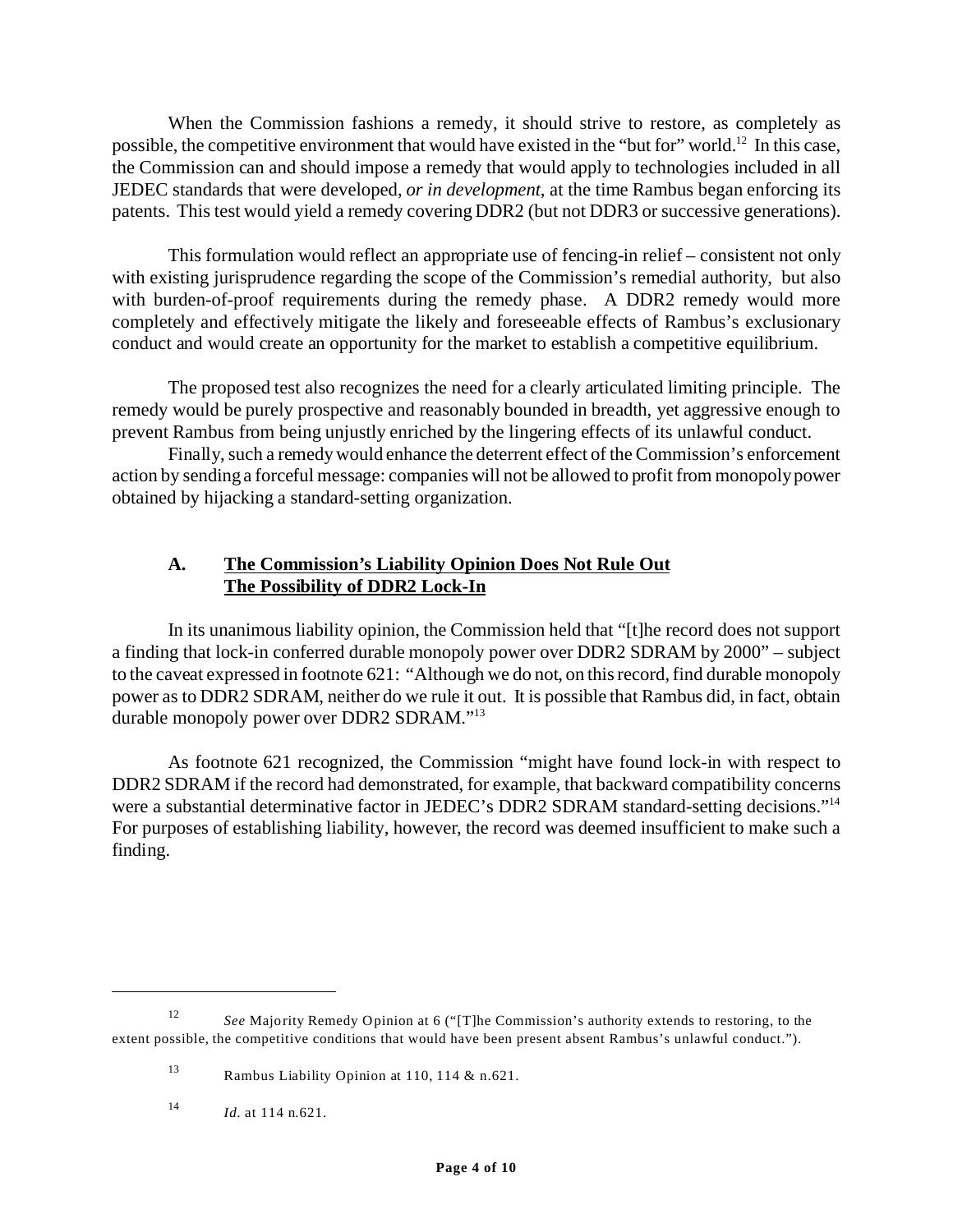#### **B. The Commission Has The Authority to Reach DDR2**

When the Commission finds that the law has been violated, the Commission has three responsibilities: to stop the unlawful conduct; to prevent the unlawful conduct from recurring; and, importantly, to restore competition lost as a result of the unlawful conduct. As the majority opinion explains, the Commission has the authority to order relief that goes beyond a cease and desist order – including the prohibition of otherwise lawful conduct – if such relief is necessary to alleviate competitive harm and prevent future harm from occurring. The Commission is exercising this authority by prescribing maximum royalty rates that Rambus may charge for SDRAM and DDR SDRAM. The same core principles that support the majority's remedial choice also would justify a remedy extending to DDR2.

The Supreme Court in its 1946 *Jacob Siegel* decision described the Commission as "the expert body to determine what remedy is necessary to eliminate the unfair or deceptive trade practices which have been disclosed."<sup>15</sup> As discussed in the majority opinion,<sup>16</sup> the Court further stated that the Commission "has wide latitude for judgment"<sup>17</sup> and "wide discretion in its choice of a remedy deemed adequate to cope with the unlawful practices in . . . trade and commerce."<sup>18</sup> The Court concluded that "the courts will not interfere except where the remedy selected has no *reasonable relation* to the unlawful practices found to exist."<sup>19</sup> The Supreme Court and lower courts consistently have affirmed the breadth of the Commission's remedial authority under Section 5 of the FTC Act. $20$ 

As the majority opinion explains, the Court repeatedly has upheld the Commission's authority to go beyond a cease and desist order. The Commission may require relief that prohibits otherwise lawful conduct, if such relief is necessary to prevent ongoing harm to competition. As the Court explained in *Ruberoid*,

the Commission is not limited to prohibiting the illegal practice in the precise form in which it is found to have existed in the past. If the Commission is to attain the objectives Congress envisioned, it cannot be required to confine its road block to the narrow lane the transgressor has traveled; it must be allowed effectively to close all roads to the prohibited goal, so that its order may not be by-passed with impunity.<sup>21</sup>

- <sup>17</sup> *Siegel*, 327 U.S. at 613.
- $18$  *Id.* at 611.

<sup>19</sup> *Id.* at 613 (emphasis added).

<sup>20</sup> *See, e.g.,* FTC V. Colgate-Palmolive Co., 380 U.S. 374, 392 (1965); FTC v. Nat'l Lead Co., 352 U.S. 419, 428-30 (1957); FTC v. Ruberoid Co., 343 U.S. 470, 473 (1952).

<sup>21</sup> *Ruberoid*, 343 U.S. at 473.

<sup>15</sup> Jacob Siegel Co. v. FTC, 327 U.S. 608, 612 (1946).

<sup>16</sup> Majority Remedy Opinion at 6-7.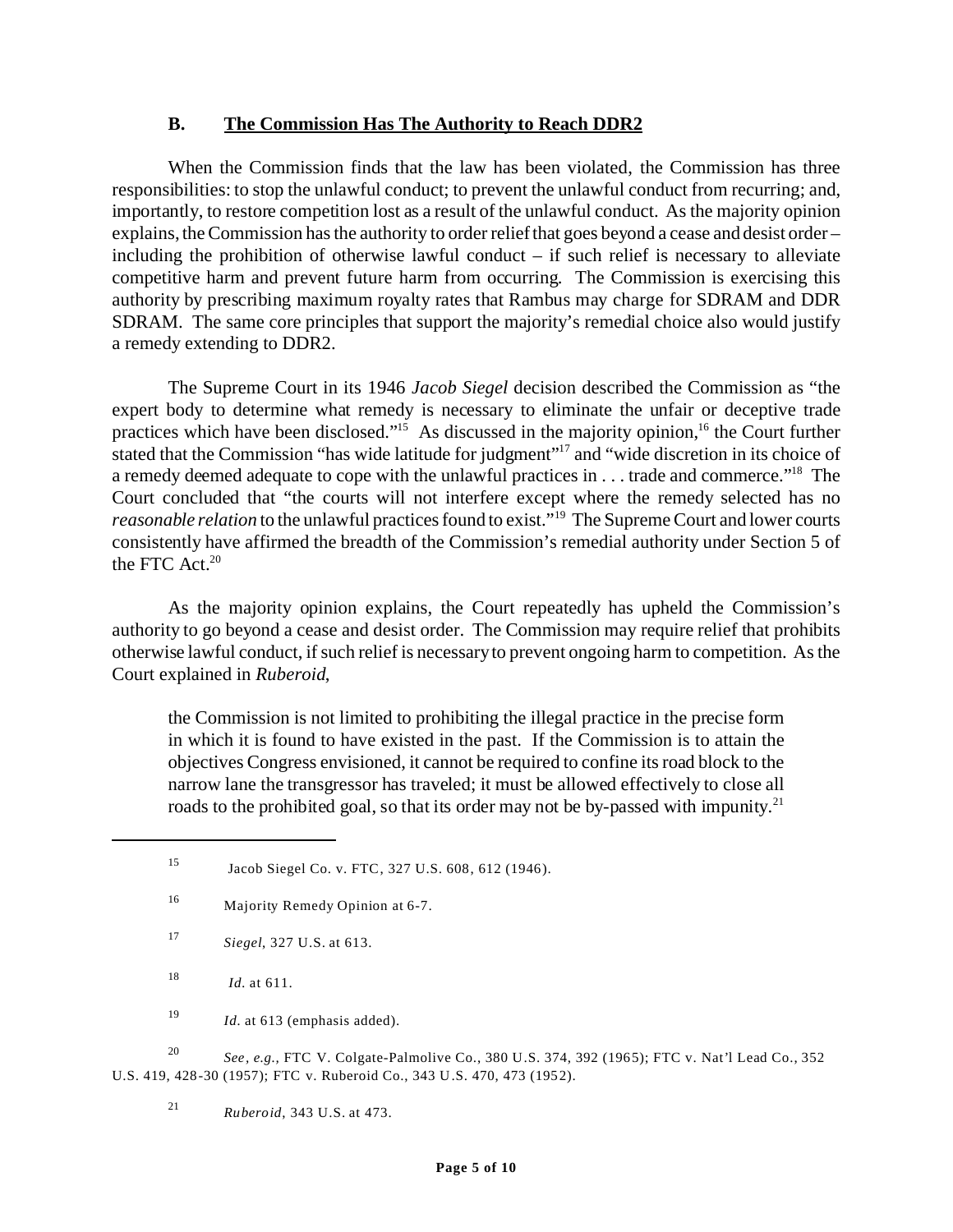The Court later gave a name to this concept: "those caught violating the [FTC] Act must expect some fencing in."22 The Commission – with the approval of the courts – has included a variety of fencingin provisions in its remedial orders.<sup>23</sup> The Commission may use its fencing-in authority as long as the relief is reasonably related to the illegal conduct and is not punitive. $24$ 

In this case, extending the relief to the DDR2 SDRAM standard would be reasonably related to Rambus's deceptive and exclusionary conduct. The Commission's unanimous liability opinion found that Rambus's course of deceptive conduct was causally linked to Rambus's acquisition of a monopoly position in technologies used in products compliant with JEDEC's SDRAM and DDR SDRAM standards. By the time Rambus began enforcing its patents against JEDEC-compliant products, the industry already had begun to develop the third-generation SDRAM standard – *i.e.*, DDR2. DDR2 was based on the existing SDRAM and DDR SDRAM standards, reflecting JEDEC's preference for "evolutionary" progression from one generation to the next. Given the industry's desire for backward compatibility,<sup>25</sup> Rambus reasonably could have anticipated – and would have hoped – that its technologies also would be incorporated into DDR2.

In the "but for" world, the SDRAM and DDR SDRAM standards would have been Rambusfree. Due to the path-dependent nature of JEDEC standard-setting, the inclusion of Rambus technologies in the first- and second-generation standards made it all but inevitable that Rambus technologies also would be included in DDR2. Rambus's exclusionary conduct therefore facilitated the creation of Rambus's DDR2 monopoly. This would satisfy the "reasonable relation" test.

As for the "punitive" prong of the analysis, courts have upheld a variety of fencing-in provisions as not punitive, $26$  and a remedy reaching DDR2 also would pass muster. By extending

<sup>24</sup> *See* Majority Remedy Opinion at 7 (a compulsory licensing order that attempts to replicate the "but for" world is not punitive).

<sup>25</sup> *See* Rambus Liability Opinion at 112 & n.613-14 ("Several industry witnesses expressed concerns that changing DDR2 SDRAM to avoid Rambus's patents would have disrupted backward compatibility. One witness testified that an effort to maintain backward compatibility after eliminating dual-edge clocking would have had 'a big impact' from the perspective of design and that a desire to maintain backward compatibility was the reason that a sub-unit of JEDEC's task group . . . chose to maintain dual-edge clocking.").

<sup>26</sup> The courts have upheld fencing-in provisions that prohibit otherwise lawful conduct, finding that they are not punitive. *See, e.g.*, L.G. Balfour Co. v. FTC, 442 F.2d 1 (7th Cir. 1971) (affirming divestiture order in §5 case, by implication finding remedy not punitive)**;** Golden Grain Macaroni Co. v. FTC, 472 F. 2d 882 (9th Cir. 1972), *cert. denied*, 412 U.S. 918 (1973) (same); *see also* Curtis Publ'g Co. 78 F.T.C. 1472 (1971) (Commission

<sup>22</sup> *Nat'l Lead*, 352 U.S. at 431.

<sup>23</sup> *See, e.g*., Litton Industries, Inc. v. FTC, 676 F.2d 364, 370 (9th Cir. 1982) (quoting ITT Continental Baking Co. v. FTC, 532 F.2d 207, 223 (2d Cir. 1976)) (multi-product order to address "all products in a broad category, based on violations involving only a single product or group of products," to prevent respondent from transferring unlawful conduct to other products); Toys "R" Us, Inc., 126 F.T.C. 415, 615 (1998), *aff'd*, 221 F.3d 928, 939-940 (7th Cir. 2000) (respondent enjoined from making certain otherwise lawful requests for information from suppliers, because the requests were "the means used by TRU to implement and police the illegal restraints of trade").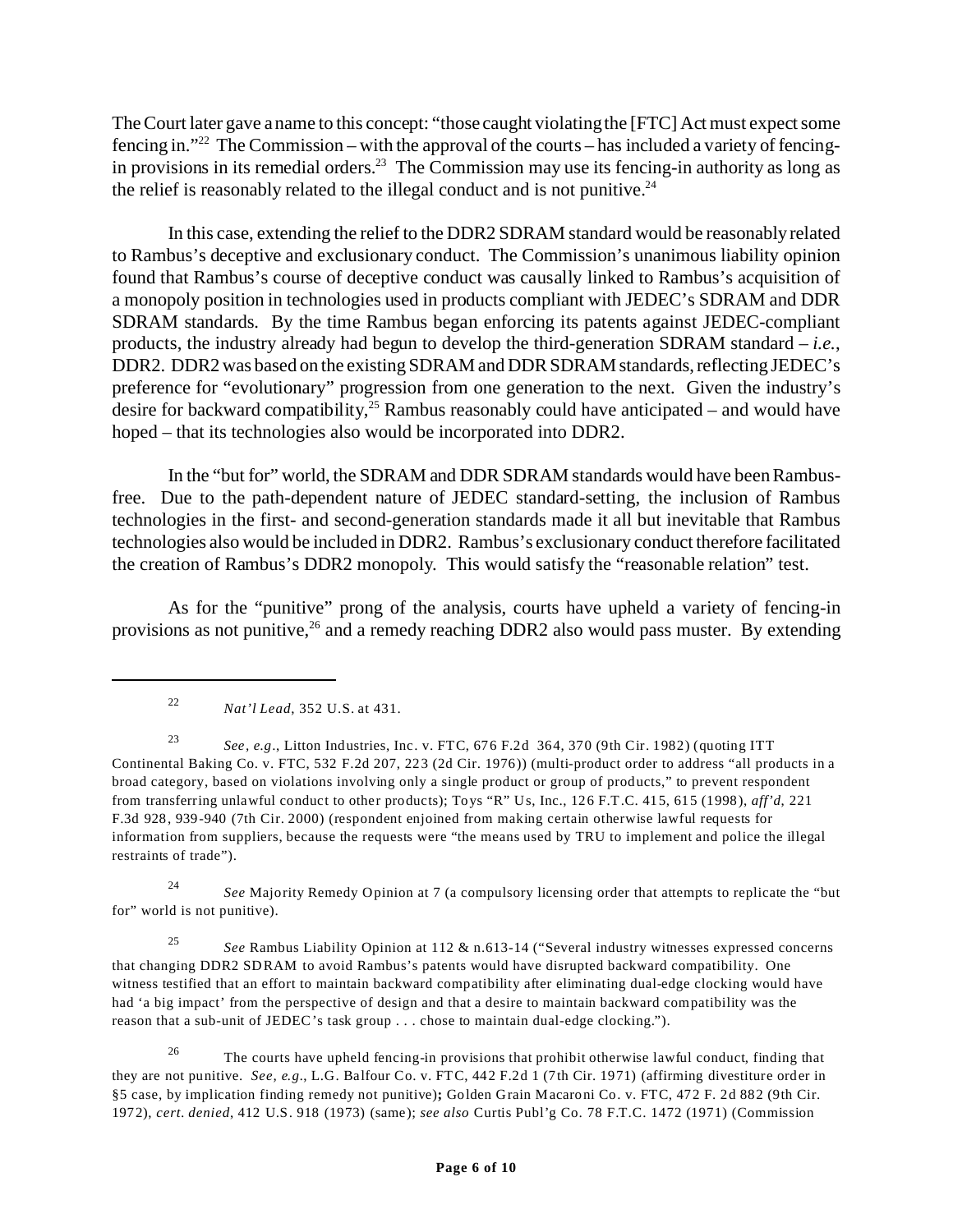the remedy to technologies included in all JEDEC standards developed or in development at the time Rambus began enforcing its patents against JEDEC-compliant products, the Commission would do no more than restore the competitive *status quo ante*. Rambus would not be deprived of the entire value of its intellectual property, because Rambus still would have total freedom to enforce its patents with respect to all non-JEDEC-compliant uses (such as RDRAM). True, a royalty-free remedy would "hurt" Rambus more than the remedy endorsed by the majority. But one must be careful not to equate financial pain with excessive punishment. If a remedy is proportional to the underlying offense, it is not punitive, regardless of whether it inflicts pain. In contrast, if a remedy is not proportional to the offense, the Commission's remedial goals are unlikely to be fully achieved. The wrongdoer will benefit; the remedy will not restore the *status quo ante*; and future violations may be encouraged rather than deterred.

### **C. The Burden Of Proof Must Be Properly Allocated**

The Commission's unanimous liability opinion found insufficient proof of a causal linkage between Rambus's exclusionary conduct and its DDR2 monopoly. But the burden of proof in the remedial phase is less stringent than in the liability phase, and the evidence must be weighed accordingly. Finding a "reasonable relation" to the unlawful practices requires less evidence than would be needed to establish the violation.

For remedial purposes, Complaint Counsel should not bear the burden of proving the "but for" world with absolute certainty. Yet, the other Commissioners would limit the Commission's remedial reach to anticompetitive effects directly caused by the unlawful conduct. In effect, therefore, my colleagues seek to restore the "but for" world only to the extent Complaint Counsel has proven what that world would have looked like. I believe their approach incorrectly allocates the burden of proof.

In our liability opinion, the Commission unanimously agreed that, for purposes of establishing Section 5 liability, Complaint Counsel needed to prove a causal relationship between Rambus's unlawful conduct and Rambus's acquisition or maintenance of monopoly power in the relevant technology markets. The Commission found that Complaint Counsel had satisfied its burden with respect to the SDRAM and DDR SDRAM standards, but not with respect to DDR2. Significantly, however, the Commission found *no* proof of *Rambus's* portrayal of the "but for" world. The Commission explicitly rejected Rambus's contention that the JEDEC members would have chosen to include the Rambus technologies in the SDRAM standards, even if Rambus had not engaged in its course of deceptive conduct and JEDEC had full information about Rambus's intellectual property. Moreover, as discussed above, footnote 621 preserved the possibility that Rambus's exclusionary conduct might have been causally linked to Rambus's monopolization of the four relevant technologies with respect to the DDR2 standard.

required restitution of monopoly profits, describing remedy as prospective only and not punitive).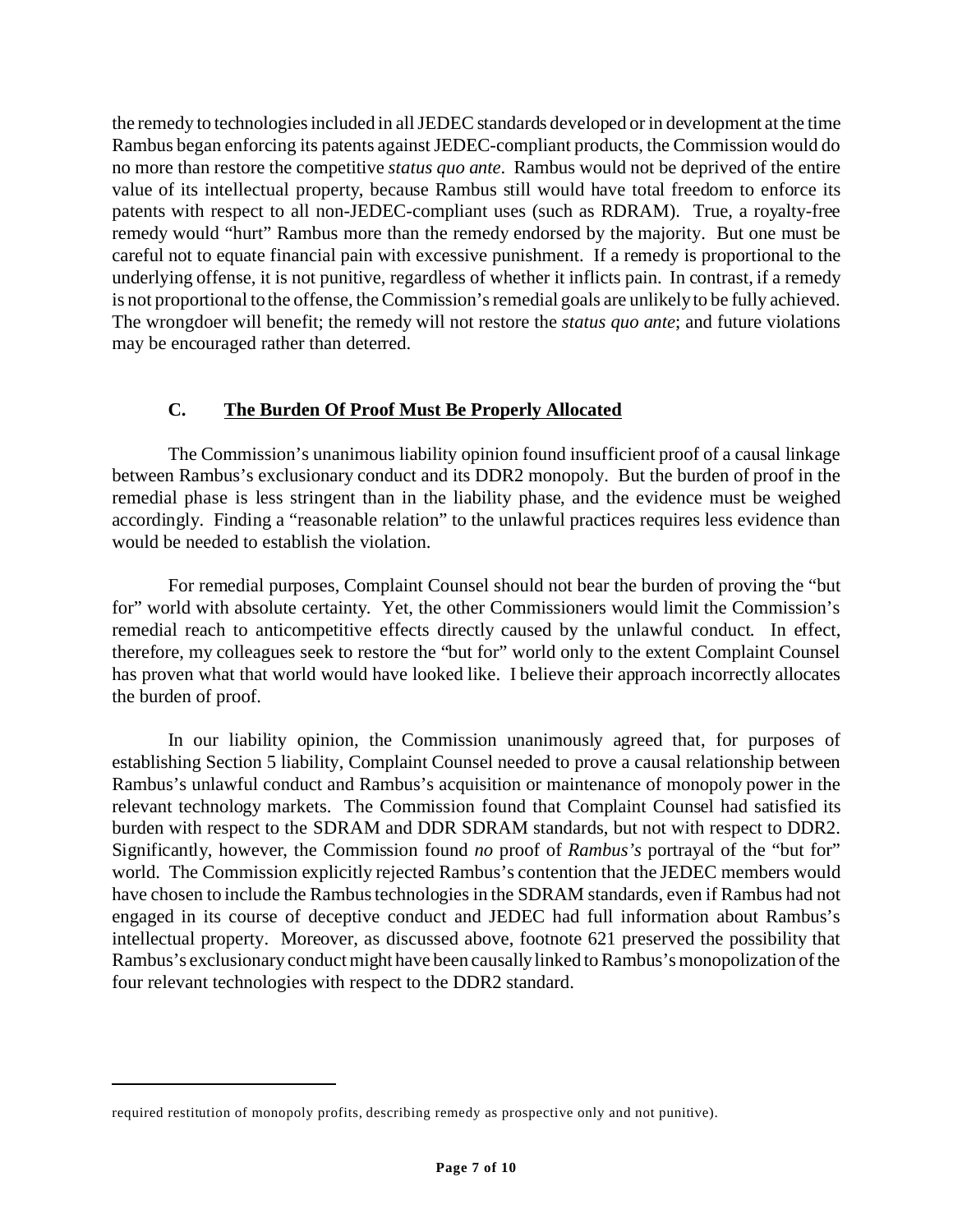It is black-letter Supreme Court law that "once the Government has successfully borne the considerable burden of establishing a violation of law, all doubts as to the remedy are to be resolved in its favor."<sup>27</sup> Areeda and Hovenkamp reflect this principle when they state:

[T]he monopolist bears the risk of the uncertain consequences created by its exclusionary acts. Thus, at the least, equitable relief properly goes beyond merely "undoing the act"; the proper relief is to eradicate all the consequences of the act and provide deterrence against repetition; and any plausible doubts should be resolved against the monopolist.<sup>28</sup>

As discussed, but not decided, in the Commission's unanimous liability opinion, Rambus intentionally destroyed a large volume of documents, including documents regarding Rambus's participation in JEDEC and Rambus's patent prosecution litigation.<sup>29</sup> While the Commission found it unnecessary to resolve the spoliation issue for purposes of determining liability, Rambus's alleged spoliation of evidence should not be wholly ignored for remedy purposes. Rambus destroyed contemporaneous records that might have corroborated Complaint Counsel's position on remedy. In particular, on July 17, 2000, Rambus Vice President and in-house counsel Neil Steinberg instructed Rambus executives to destroy all documents, other than executed contracts, that referred or related to patent licensing negotiations.<sup>30</sup> Clearly, such records would have been particularly relevant to the Commission's consideration of what the real world might have looked like and, thus, what the "but for" world should be. Instead, Rambus's systematic and successful document destruction campaign has enhanced doubts regarding how DDR2 should be treated in the "but for" world.

The proper relief in this case must eradicate all consequences of Rambus's exclusionary conduct. Rambus's monopoly power with respect to DDR2 is reasonably related to Rambus's exclusionary conduct. Because "any plausible doubts" are to be resolved against Rambus – especially doubts exacerbated by Rambus's destruction of documents – the Commission may extend its remedy to DDR2.

<sup>&</sup>lt;sup>27</sup> United States v. E.I. DuPont de Nemours & Co., 366 U.S. 316, 334 (1961) (Commission entitled to decree directing complete divestiture in merger case, to remedy violations of Clayton Act § 7), *quoted in* Ford Motor Co. v. United States, 405 U.S. 562, 575 (1972) (upholding divestiture and various other injunctive provisions in Commission order in §7 case).

<sup>&</sup>lt;sup>28</sup> III PHILLIP E. AREEDA & HERBERT HOVENCAMP, ANTITRUST LAW  $\parallel$  653f (2d ed. 2002).

<sup>29</sup> Rambus Liability Opinion at 115-18.

<sup>30</sup> CX 5020 (July 17, 2000 email from Neil Steinberg to "exec"). This directive was issued after Rambus had begun to enforce its patents against DRAM manufacturers and only days before Rambus filed an additional enforcement action against Infineon.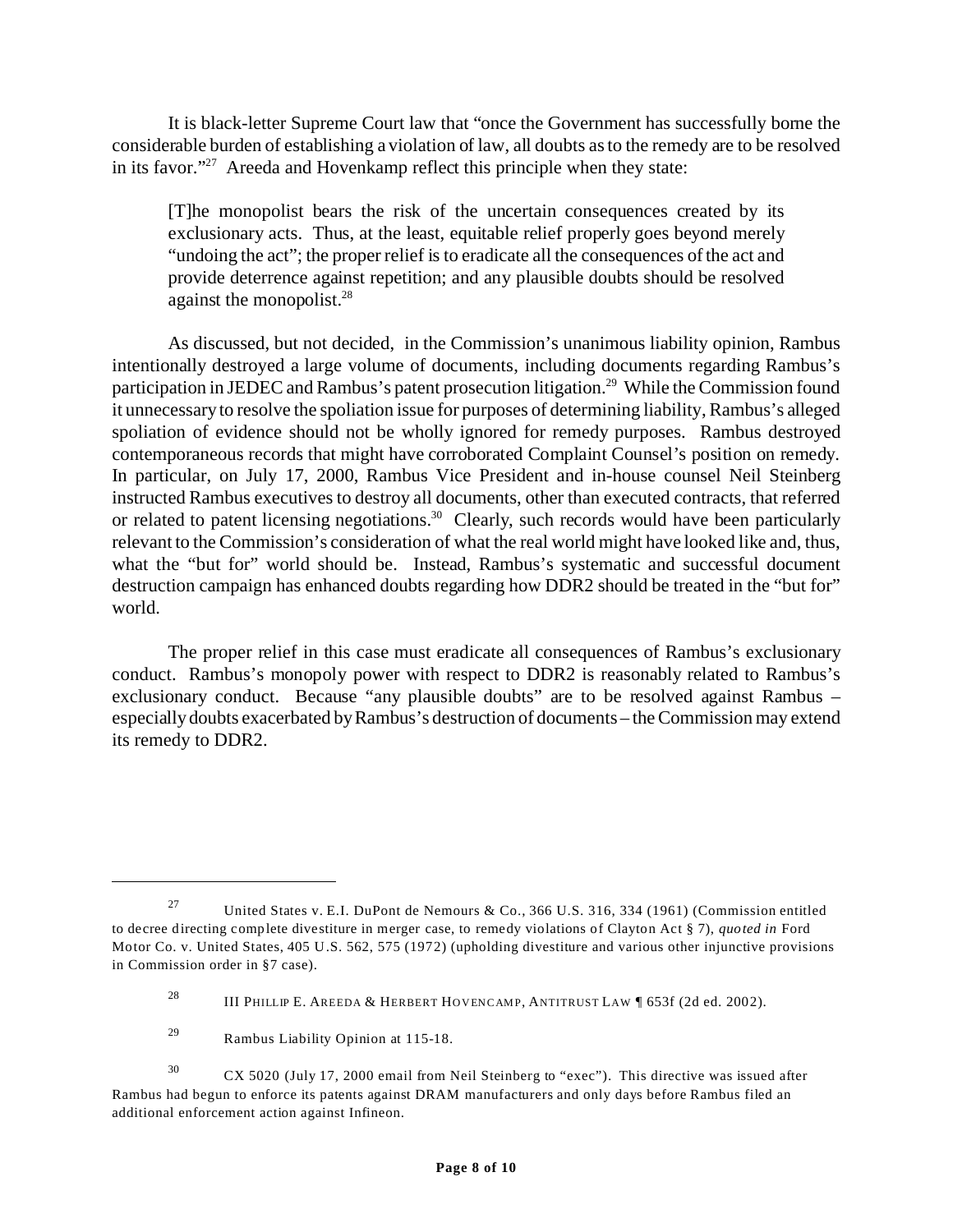### **D. Marketplace Realities: A DDR2 Remedy Will More Effectively Restore Competition**

Enforcement litigation in complex antitrust cases presents an inherent paradox: by the time any remedy is achieved, the market may have moved on. This is especially true in fast-moving technology markets. The *Rambus* case was worthwhile, irrespective of remedial issues, because the Commission's unanimous liability opinion will provide valuable guidance. $31$ 

But having said that – and given that the Commission *can* rightfully reach DDR2 – the Commission *should* do so.

It is impossible to ignore what has happened in the SDRAM marketplace since the Commission voted out its administrative complaint in June 2002. The market is now rapidly migrating to DDR2. Therefore, the Commission's remedial order applies only to products that soon will be obsolete. A quick check of retail websites of major computer system manufacturers confirms that even entry-level computers – targeted to the price-sensitive consumer segment of the market – overwhelmingly feature DDR2 components.<sup>32</sup> It has been projected that DDR2 will achieve a market share of over 77 percent of DRAM revenues in 2007, and over 84 percent by 2008.<sup>33</sup>

If the Commission's remedy does not reach DDR2, it will fail to eradicate the lingering effects of Rambus's illegal conduct.<sup>34</sup> Consumers deserve more effective and complete relief,

<sup>31</sup> *Cf.* United States v. Microsoft Corp., 253 F.3d 34, 48-49 (D.C. Cir.), *cert. denied*, 534 U.S. 952 (2001):

[It] is somewhat problematic . . . that just over six years have passed since Microsoft engaged in the first conduct plaintiffs allege to be anticompetitive. As the record in this case indicates, six years seems like an eternity in the computer industry. By the time a court can assess liability, firms, products, and the marketplace are likely to have changed dramatically. This, in turn, threatens enormous practical difficulties for courts considering the appropriate measure of relief in equitable enforcement actions, both in crafting injunctive remedies in the first instance and reviewing those remedies in the second. . . . [But we] do not mean to say that enforcement actions will no longer play an important role in curbing infringements of the antitrust laws in technologically dynamic markets, nor do we assume this in assessing the merits of this case. Even in those cases where forward-looking remedies appear limited, the Government will continue to have an interest in defining the contours of the antitrust laws so that law-abiding firms will have a clear sense of what is permissible and what is not.

 $32$  As of January 2007, the lowest-priced "home and home office" desktop computers from Dell, Hewlett Packard, Gateway, and Apple all featured DDR2 SDRAM, according to their retail websites.

<sup>33</sup> Semico Research Corp., *Computing Applications Dominate DRAM Volume: The Growth of White Box*, Appx. Table 6 (June 2004, Report No. VM-102-04). According to this report, DDR2 DRAM has been projected to account for nearly \$25 billion out of a total of \$32.2 billion in DRAM revenues in 2007, and \$33.6 billion out of \$39.9 billion in 2008.

<sup>34</sup> "A public interest served by such civil [antitrust] suits is that they effectively pry open to competition a market that has been closed by defendants' illegal restraints. If this decree accomplishes less than that, the Government has won a lawsuit and lost a cause." Int'l Salt Co. v. United States, 332 U.S. 392, 401 (1947),